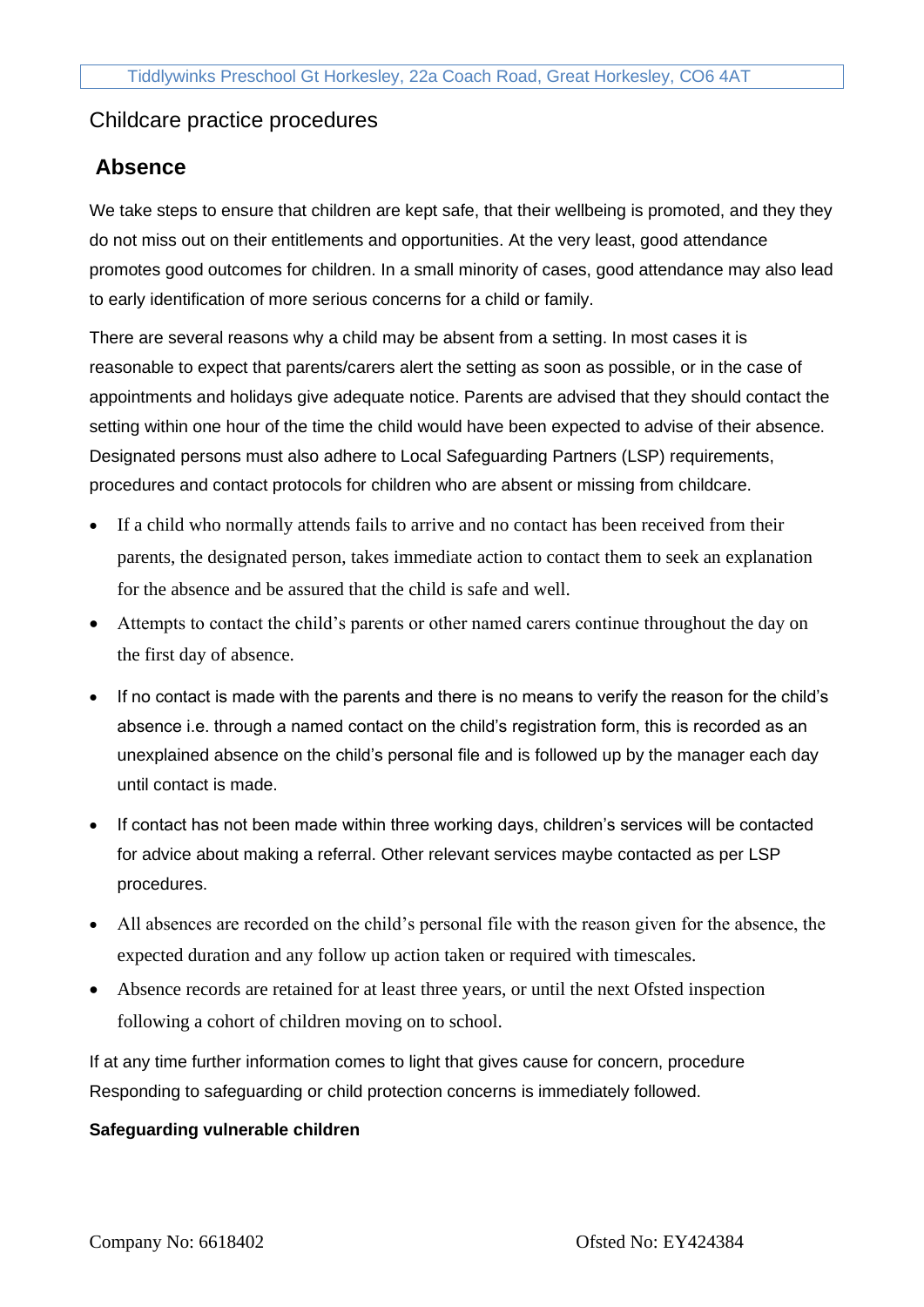- The designated person or key person attempts to contact the parents to establish why the child is absent. If contact is made and a valid reason given, the information is recorded in the child's file.
- Any relevant professionals involved with the child are informed, e.g. social worker/family support worker.
- If contact is made and the designated person is concerned that the child is at risk, the relevant professionals are contacted immediately. The events, conversation and follow-up actions are recorded. If contact cannot be made, the designated person contacts the relevant professionals and informs them of the situation.
- If the child has current involvement with social care, the social worker is notified on the day of the unexplained absence.
- If at any time information comes to light that gives cause for concern, 06 Safeguarding children, young people and vulnerable adults procedures are followed immediately.

## **Safeguarding**

- If a child misses three consecutive sessions and it has not been possible to make contact, the designated person calls Social Care and makes a referral if advised.
- If there is any cause for concern i.e. the child has a child protection plan in place or there have been previous safeguarding and welfare concerns, the designated person attempts to contact the child's parent/carer immediately. If no contact is made, the child's absence is logged on 06.1b Safeguarding incident reporting form, and Social Care are contacted immediately, and safeguarding procedures are followed.

## **Poor/irregular attendance**

Whilst attendance at an early years setting is not mandatory, regular poor attendance may be indicative of safeguarding and welfare concerns that should be followed up.

- In the first instance the setting manager should discuss a child's attendance with their parents to ascertain any potential barriers i.e. transport, working patterns etc and should work with the parent/s to offer support where possible.
- If poor attendance continues and strategies to support are not having an impact, the setting manager must review the situation and decide if a referral to a multi-agency team is appropriate.
- Where there are already safeguarding and welfare concerns about a child or a child protection plan is in place, poor/irregular attendance at the setting is reported to the Social Care worker without delay.